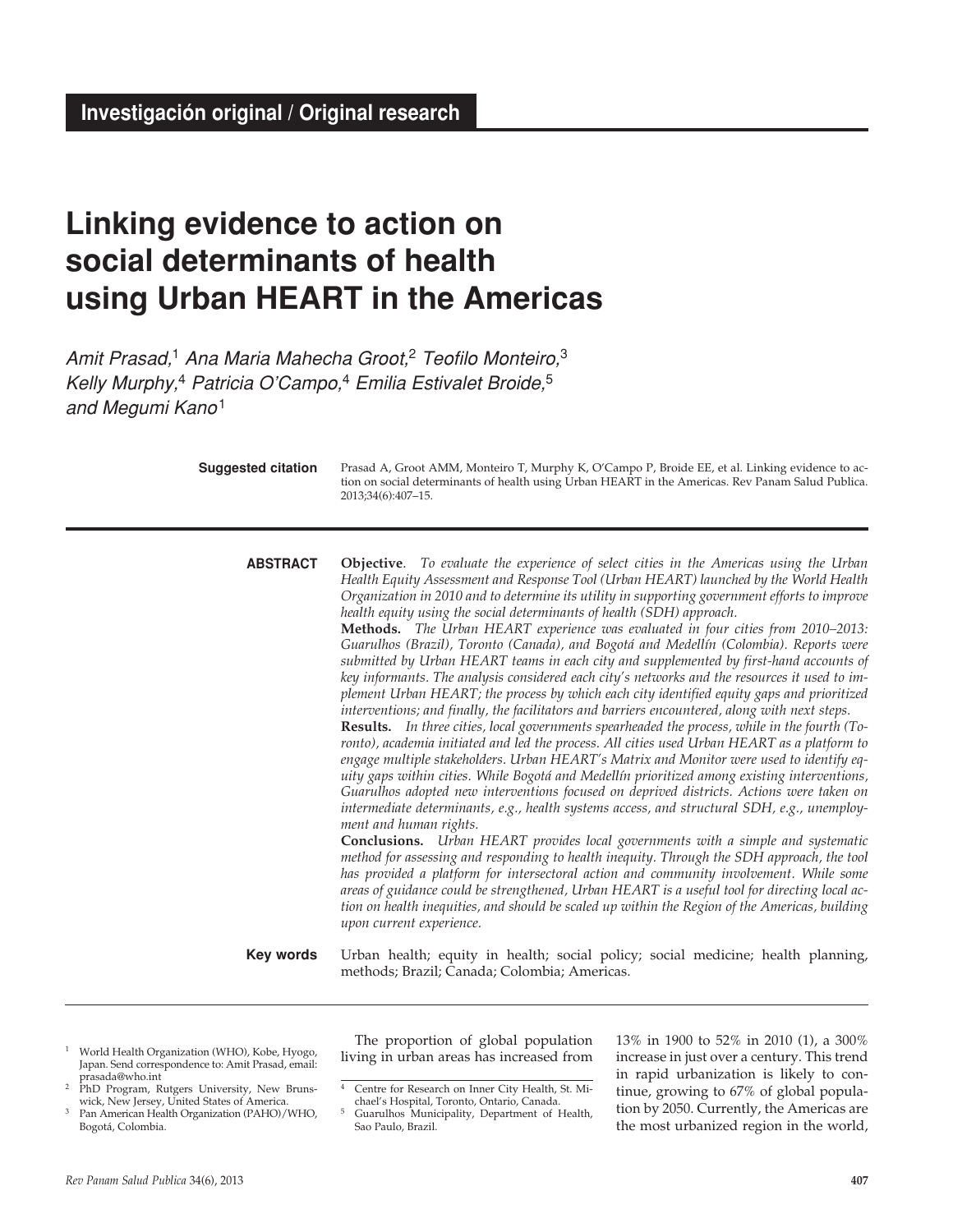**FIGURE 1. Inequalities in percentage of children < 5 years of age who are moderately or severely malnourished (stunted) across wealth quintiles in urban areas of seven countries, Region of the Americas, 2001–2010a**



*Source:* World Health Organization. Global Health Observatory. Available from: http://apps.who.int/gho/data/node.main.232? lang=en Accessed on 31 March 2013.

a Based on World Health Organization analysis of Demographic and Health Survey data for the latest available year; with sample sizes of at least 100 children < 5 years of age for each urban wealth quintile.

with nearly 80% of the population living in urban areas in 2010 (2).

According to the World Health Organization (WHO), rapid urbanization is among the three demographic trends that will pose the greatest challenges for public health in the 21st century; the other two are globalization and population aging (3). While it is widely recognized that urbanization brings a number of social and economic benefits (4, 5), a 2010 joint report by WHO and the United Nations Human Settlements Program (UN-HABITAT) also emphasized the economic, social, and political inequalities that impinge on the opportunity to live a healthy life in a city (6–9).

The latest available data from the Americas indicate that there are systematic inequalities in health across socioeconomic groups in urban areas. Figure 1 shows the percentage of children under 5 years of age who are moderately or severely malnourished (height-for-age), or *stunted*, across urban wealth quintiles, for seven countries with available and comparable data. In Figure 1 it is evident that the children in all seven countries are more likely to be stunted with worse socioeconomic status, revealing a social gradient in child malnutrition. Children from the poorest wealth quintiles are 5.4 times more likely to be stunted than children in the richest wealth quintile, on average, for the seven countries. This form of systematic, unfair, and remediable inequality is considered a health inequity (10).

The imperative to reduce health inequities necessitates action on the social determinants of health (SDH, 11). Recognizing this link, WHO set up the Commission on Social Determinants of Health (CSDH, the Commission) in 2005. The Commission was tasked with articulating the role of the social determinants of health (SDH) in determining health inequities and providing WHO Member States with solutions to tackle them (12).

Nine networks of researchers, each focusing on a specific SDH theme, were set up to support the work of the Commission. The Knowledge Network on Urban Settings (KNUS) was one of the networks<sup>6</sup> that identified broad policy interventions relating to healthy urbanization (13). A key recommendation of the KNUS report was the development and global application of an equity assessment and response tool that would guide city governments and administrations, ministries of health, and other key stakeholders in taking action on health inequities.

Given that urban health equity indicators are lacking and needed within cities, WHO launched the Urban Health Equity Assessment and Response Tool (Urban HEART) in 2010. Urban HEART provides a framework that organizations from diverse sectors can use together to maximize their collective impact on equity, while staying focused on their own unique roles and mandates. The tool guides users through a process of identifying health inequities and critical social determinants of health, to develop a plan of action to tackle those inequities (14, 15).

A process for complex problems, such as reducing health and social inequities, will not be a one-size-fits-all prescription. It will involve consideration of existing ongoing interventions and follow a cyclical rather than a linear process. Four desirable characteristics of such a tool are (14):

- **1. Comprehensive and inclusive:** addressing health equity requires engagement of multiple sectors and communities in all aspects of the process. Indicators in Urban HEART are, therefore, organized under health outcomes and four SDH policy domains:
	- (a) Physical environment and infrastructure
	- (b) Social and human development
	- (c) Economics
	- (d) Governance
- **2. Easy to use:** adopt a rigorous method, yet be simple and practical. For instance, Urban HEART uses a simple "red," "yellow," "green" report card format to show if communities are faring well or facing equity challenges that need to be addressed.
- **3. Evidence linked to actions:** collect evidence that is most likely to inform action. Quantitative or qualitative evidence gathered should meet high standards of quality.
- **4. Operationally feasible and sustainable:** designed to be mainstreamed into the work of participating organizations; not a stand-alone program.

The objective of this study was to examine the experience of select cities in the Americas using Urban HEART and to determine its utility in supporting endeavors to improve health equity.

## **MATERIALS AND METHODS**

#### **Program context**

Urban HEART was developed in 2007– 2010 as a collaboration among city and

The other eight SDH themes were: health systems, women and gender equity, measurement and evidence, employment conditions, globalization, early child development, social exclusion, and priority public health conditions.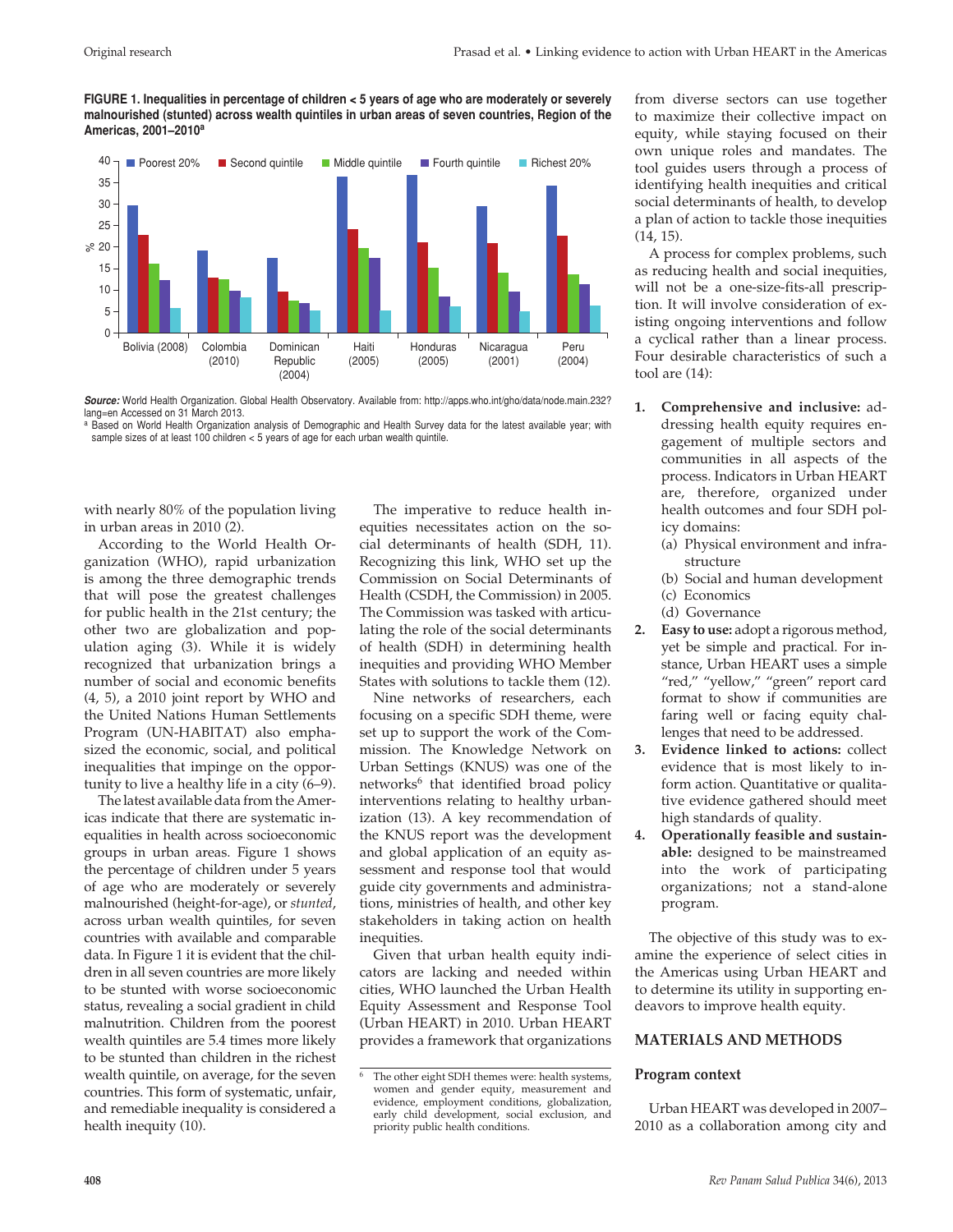#### **TABLE 1. City and country context for implementation of the Urban Health Equity Assessment and Response Tool (Urban HEART) for four cities in the Region of the Americas, 2010–2013**

|                                  | City                     |                                       | Official                  | Urban HEART implementation                |                                                              |                                        |  |
|----------------------------------|--------------------------|---------------------------------------|---------------------------|-------------------------------------------|--------------------------------------------------------------|----------------------------------------|--|
| City, Country                    | Population<br>(millions) | GDP per capita <sup>a</sup><br>(US\$) | language(s)<br>(national) | Area                                      | Key objective                                                | <b>Status</b>                          |  |
| Guarulhos, Brazil                | .30                      | 7 1 3 0                               | Portuguese                | City-wide, 14 health districts            | Reduce inequities in health<br>and SDH                       | Completed (2010)                       |  |
| Toronto, Canada                  | 2.61 <sup>b</sup>        | 43 660                                | English, French           | 140 planning areas                        | Reduce inequities in health<br>and SDH                       | Ongoing; expected<br>completion (2014) |  |
| Bosa District (Bogotá), Colombia | 0.58                     | 5821                                  | Spanish                   | 5 zonal planning units (UPZs)             | Reduce inequities in health<br>and SDH                       | Completed (2012)                       |  |
| Medellín, Colombia               | 2.34                     | 3 0 0 4                               | Spanish                   | City-wide, 16 administrative<br>divisions | Achieve MDGs for health in all Completed (2012)<br>divisions |                                        |  |

GDP: Gross Domestic Product.

a **Source:** Ni P. The global urban competitiveness report 2011. Cheltenham, UK: Chinese Academy of Social Sciences; 2012.

<sup>b</sup> *Source:* Statistics Canada. 2011 census: population and dwelling count. Available from: www.statcan.gc.ca/daily-quotidien/120208/dq120208a-eng.htm?WT.mc\_id=twtB2000

national officials, international experts, and WHO. Major components of its development were:

- • Review of relevant urban health and health equity tools, and incorporation of this knowledge and experience into the tool (16–21);
- • Pilot version of Urban HEART tested in 2008–2009 in 17 cities of 10 lowor middle-income countries (Brazil, Indonesia, Iran, Kenya, Malaysia, Mexico, Mongolia, Philippines, Sri Lanka, and Vietnam) to assess its applicability to cities with wide-ranging population levels and social, political, and economic settings;
- Ad-hoc Advisory Group on Urban HEART composed of 12-members (policymakers, academics, and representatives of international organizations) convened face-to-face on two occasions to provide input based on their expertise and feedback from pilot sites.

During 2008–2009, a total of 10 face-toface consultations<sup>7</sup> were organized with pilot sites and advisory group members to obtain relevant inputs for developing Urban HEART before officially launching in 2010. Of the 37 indicators recommended in Urban HEART, 12 were identified as "core".8 The remaining 25

indicators were categorized as either "strongly recommended" or "optional" indicators. Technical and practical criteria were used to determine the "core" indicators (14):

- • Availability of indicator from routine information systems
- • Quality of disaggregated data
- Indicative of broader systemic issues
- • Limited set of indicators that are actionable
- Sensitivity to inequities within cities
- • Linked to other key international initiatives (e.g. , the Millennium Development Goals) or tools

The process of selecting core indicators is iterative, and further inputs from implementing cities may determine modifications in the indicator set, as appropriate. While Urban HEART recommends a specific list of indicators, city officials are expected to develop an adapted list of indicators to reflect local priorities, opportunities, and constraints.

Following the health equity assessment, Urban HEART guides users through a process of identifying priority equity gaps and the best practice responses to address those gaps. In the Urban HEART User Manual users have access to more than 300 best practices across the four SDH policy domains and suggested criteria to determine the best interventions in their specific local context (22).

Since 2008, WHO has trained nearly 400 city and country officials from 77 Member States on Urban HEART. PAHO/WHO, in collaboration with the City Government of Bogotá, Colombia, and the WHO Center for Health Development organized a training workshop

on Urban HEART for officials, academics, and experts from 21 countries in Bogotá in May 2011. As a result, cities in Argentina, Bolivia, Brazil, Colombia, Peru, Suriname, and Trinidad and Tobago are now using Urban HEART.

#### **Data collection**

This study analyzed the Urban HEART experience in four cities in the Americas from 2010–2013: Guarulhos (Brazil), Toronto (Canada), and Bogotá and Medellín (Colombia). These cities were selected to illustrate the use of Urban HEART in different socioeconomic and cultural contexts within the Region of the Americas (Table 1).

In Bogotá, the tool was applied in Bosa District whose poverty rate of 22% made it one of the poorest of the 20 districts in a city with an average poverty rate of 15%. Toronto, where the tool is still being implemented, was included to shed light on the feasibility of adapting Urban HEART to a high-income country context.

Reports submitted by the Urban HEART teams from the respective cities (23–26) constituted the main sources of information and data for this study; supplemental information came from firsthand accounts given by key informants engaged in the process in each city, and pertinent, official materials available on the Internet.

The study examined and evaluated the human and financial resources and networks used by each city to implement Urban HEART; the process by which each city identified indicators with the largest equity gaps and prioritized interventions; and finally, the facilitators and barriers encountered, as well as

<sup>7</sup> The 10 face-to-face consultations were in: Tehran (April 2008), London (November 2008), Jakarta (December 2008), Kobe (January 2009), Yaoundé (April 2009), Brasilia (May 2009), Manila (October 2009), Amman (October 2009), and Nairobi (October and November 2009).

The core indicators were: infant mortality, tuberculosis, diabetes, road traffic injuries, access to safe water, access to improved sanitation, completion of primary education, skilled birth attendance, fully immunized children, tobacco prevalence, unemployment, and government spending on health.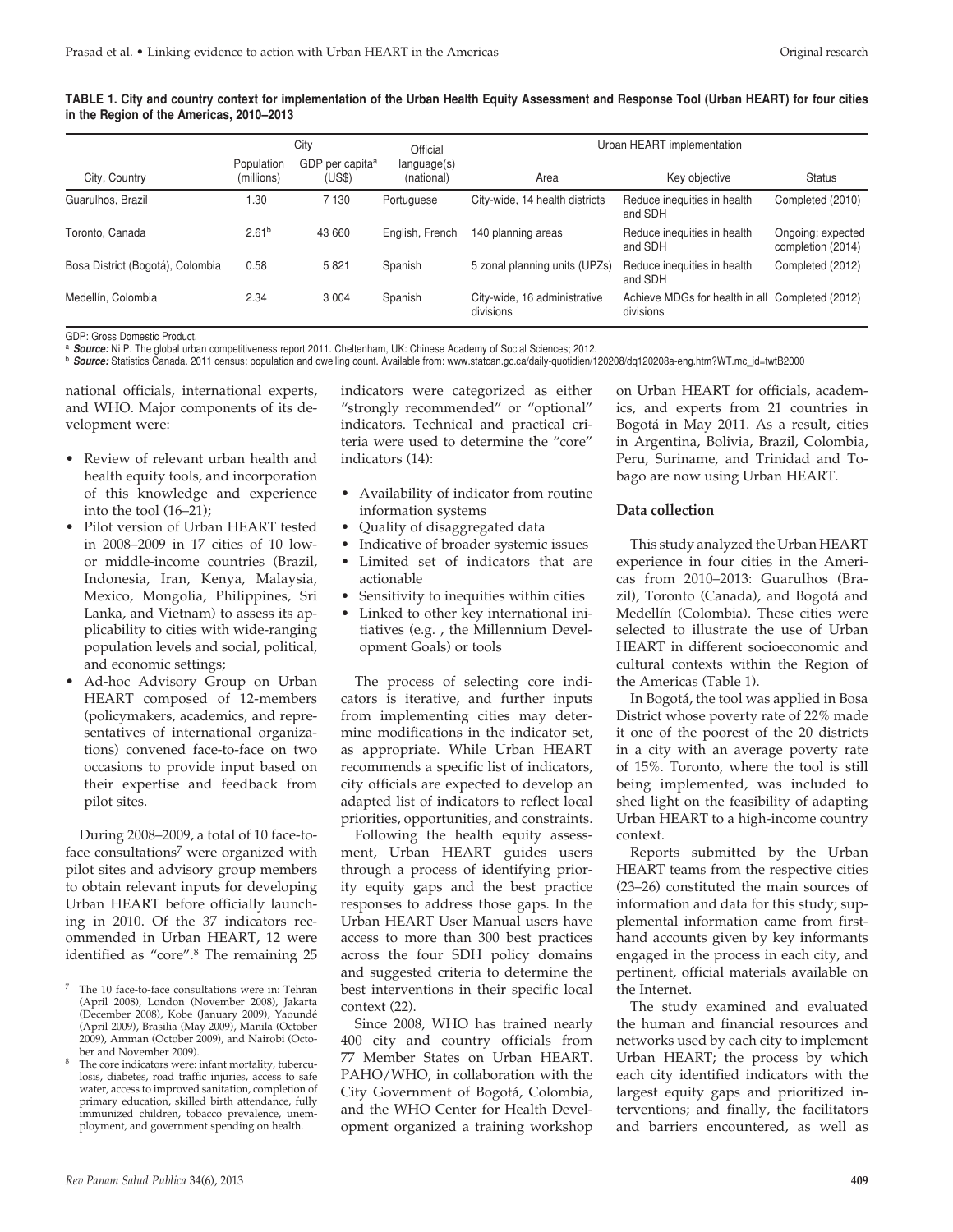possible next steps. However, the impact or outcomes of the prioritized interventions were beyond the scope of this study, largely because efforts are ongoing and their impact on health inequities can only be determined over a longer timeframe.

#### **RESULTS**

#### **Key partners and resources**

In Guarulhos and Medellín, each city's Secretary of Health was the focal point for implementing Urban HEART. In Bosa District, a hospital managed by the Department of Health of Bogotá was responsible for Urban HEART. Toronto was an exception, where the Centre for Research for Inner City Health (CRICH), an academic entity, initiated and led the process (Table 2).

In Bosa District, Guarulhos, and Toronto, the focal points were able to involve partners from non-health sectors. In Medellín, the decision to focus on health

outcomes primarily required support of the city's public health observatory.

Academia was not involved in either of the Colombian cities, whereas in Guarulhos, the University of São Paulo (São Paulo, Brazil) contributed to analyzing the indicators using Geographic Information Systems. Community group and NGO involvement in Guarulhos reflects a growing trend in participatory processes in Brazil over recent decades (27). In Toronto, community groups are playing an important role given their emphasis on neighborhood-level planning.

While it is difficult to get accurate estimates of financial expenses incurred, the majority of costs were borne by the city governments in Guarulhos, Toronto, Bosa District, and Medellín. Major activities undertaken by the city governments included the organization of workshops to engage stakeholders, printing of materials, advocacy campaigns, and supporting follow-up interventions.

In Bosa District and Guarulhos, where the local government led the process and a number of non-health sectors participated, the total number of working hours was reported as 2 000 and 2 414, respectively. In Medellín, where a more limited process was undertaken, 1 500 working hours were reported.

#### **Assessment phase**

All cities were able to obtain disaggregated data for indicators from routine systems and utilize the two data presentation tools in Urban HEART: (a) the Urban Health Equity Matrix (Matrix) and (b) the Urban Health Equity Monitor (Monitor) (14). The Matrix enables a cross-sectional analysis of indicators in color-coded format to compare performance across intended groups. The Monitor, also using a color-coded format, tracks inequities in indicators over time. The Matrix and Monitor use benchmarks, including a lower threshold of performance and an aspirational goal, to determine the relative performance of districts or specific indicators.

**TABLE 2. Key partners and resources applied in implementing the Urban Health Equity Assessment and Response Tool (Urban HEART) in four selected cities in the Region of the Americas, 2010–2013**

|                                               |                                                                                                    |                                                                                                                     | Key partners                                                                                                                                                                  | Resources                     |                                                          |                                                                                  |                                                                                                                                            |
|-----------------------------------------------|----------------------------------------------------------------------------------------------------|---------------------------------------------------------------------------------------------------------------------|-------------------------------------------------------------------------------------------------------------------------------------------------------------------------------|-------------------------------|----------------------------------------------------------|----------------------------------------------------------------------------------|--------------------------------------------------------------------------------------------------------------------------------------------|
| City, Country                                 | Focal point                                                                                        | Health sector<br>(government)                                                                                       | Non-health sectors<br>(government)                                                                                                                                            | Academia                      | Community/ NGOs                                          | Financial source<br>(US\$)                                                       | Human resource<br>estimate                                                                                                                 |
| Guarulhos, Brazil                             | Secretary of<br>Health                                                                             | <b>Municipal Health</b><br>Council<br>Ministry of Health                                                            | City of Guarulhos<br>• Employment relations<br>• International relations<br>• Social Welfare                                                                                  | University<br>of São<br>Paulo | <b>ONG Cabucu</b><br>Nucleus Batuira                     | Guarulhos<br>Municipality<br>(NA)                                                | 2414 working hours<br>(all staff)                                                                                                          |
|                                               |                                                                                                    |                                                                                                                     | • Education<br>• Environment<br>• Habitat                                                                                                                                     |                               | Stella Maris Child<br><b>Nucleus</b>                     | <b>World Health</b><br>Organization<br>(US\$ 10 000)                             |                                                                                                                                            |
|                                               |                                                                                                    |                                                                                                                     | • Culture                                                                                                                                                                     |                               | Pastoral Care for<br>Children                            |                                                                                  |                                                                                                                                            |
| Toronto, Canada                               | St. Michael's<br>Hospital's<br>Centre for<br>Research<br>on Inner<br><b>City Health</b><br>(CRICH) | <b>Toronto Central</b><br><b>Local Health</b><br>Integration<br><b>Network</b><br>(Regional<br>Health<br>Authority) | City of Toronto Social<br><b>Planning Finance</b><br>and Administration<br>Department<br><b>Toronto District School</b><br>Board                                              | <b>CRICH</b>                  | United Way Toronto<br>Woodgreen<br>Community<br>Services | Canadian<br>Institutes<br>of Health<br>Research<br>(US\$ 197 000)                | 2 full-time equivalent<br>for 2 years<br>480 working hours<br>of steering<br>committee and<br>communications<br>consultation<br>(expected) |
| <b>Bosa District</b><br>(Bogotá),<br>Colombia | <b>Public Hospital</b><br>Pablo VI                                                                 | <b>District Secretary</b><br>of Health of<br>Bogotá                                                                 | City of Bogotá<br>• Culture and Sport<br>• Habitat<br>• Planning<br>• National Family<br>Welfare Institute<br>· Sub-directorate of<br>Local Integration<br>• Water and Sewage |                               | Council of<br>Community<br>Participation in<br>Health    | City of Bogotá<br>(NA)<br>Pan American<br>Health<br>Organization<br>(US\$ 5 000) | 2 000 working hours<br>(all staff)                                                                                                         |
| Medellín,<br>Colombia                         | Secretary of<br>Health                                                                             | <b>Public Health</b><br>Observatory of<br>the Mayor of<br>Medellín                                                  |                                                                                                                                                                               |                               |                                                          | City of Medellín<br>(NA)                                                         | 1 500 working hours<br>(all staff)                                                                                                         |

NA: Not available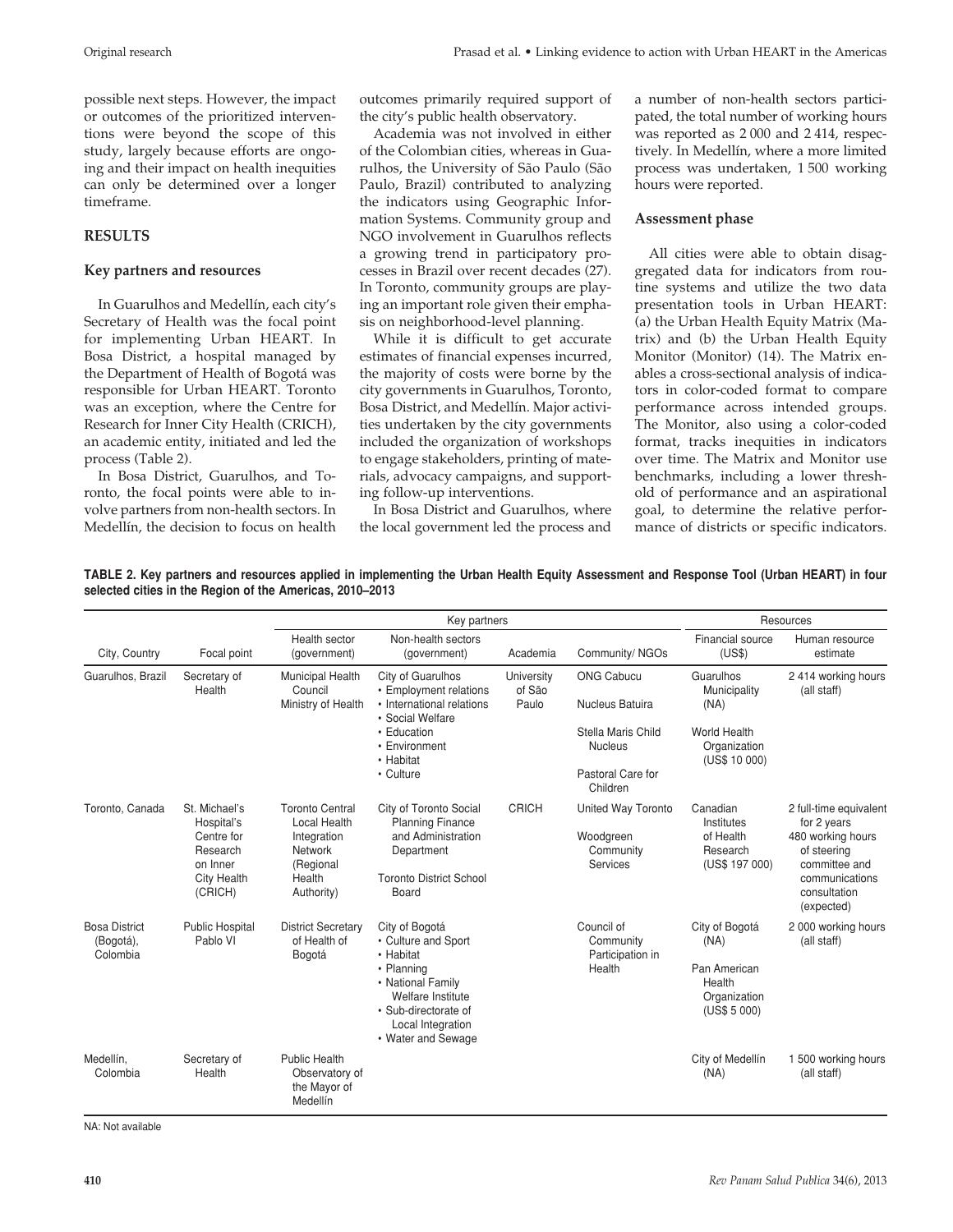#### **TABLE 3. Indicators collected by Guarulhos (Brazil), Bosa District (Bogotá, Colombia), and Medellín (Colombia) for health equity assessment using the Urban Health Equity Assessment and Response Tool (Urban HEART), 2010–2012**

| Domain of Urban HEART                      | Guarulhos, Brazil                                                                                                                                                                                                                                                                                          | Bosa District (Bogotá), Colombia                                                                                                                                                                                                                                                                                                                                            | Medellín, Colombia                                                                                                                                                                                                                                                                                                     |
|--------------------------------------------|------------------------------------------------------------------------------------------------------------------------------------------------------------------------------------------------------------------------------------------------------------------------------------------------------------|-----------------------------------------------------------------------------------------------------------------------------------------------------------------------------------------------------------------------------------------------------------------------------------------------------------------------------------------------------------------------------|------------------------------------------------------------------------------------------------------------------------------------------------------------------------------------------------------------------------------------------------------------------------------------------------------------------------|
| Health outcomes                            | Infant mortality<br>٠<br>Under-5 mortality<br>۰<br>Maternal mortality<br>Life expectancy at birth<br>Tuberculosis mortality<br>HIV/AIDS mortality<br>Diabetes mortality<br>Road traffic accident mortality<br>Homicide<br>Homicide by male/ female<br>Cancer mortality<br>Cardiovascular disease mortality | Infant mortality<br>٠<br>Under-5 mortality<br>٠<br>Under-5 mortality caused by malnutrition<br>٠<br>Under-5 mortality by pneumonia<br>Under-5 mortality by diarrheal disease<br>Maternal mortality<br>$\bullet$<br>Perinatal mortality<br>Road traffic accident mortality<br>Tuberculosis incidence<br>Mumps incidence<br>Pertussis incidence<br>Suicide attempts incidence | Infant mortality<br>$\bullet$<br>Under-5 mortality<br>$\bullet$<br>Under-5 mortality caused<br>by malnutrition<br>• Under-5 mortality caused<br>by respiratory disease<br>• Under-5 mortality caused<br>by diarrheal disease<br>Maternal mortality<br>Syphilis incidence<br>Tuberculosis mortality<br>Dengue mortality |
| Physical environment<br>and infrastructure | Access to safe water<br>Households served by municipal solid<br>waste management system                                                                                                                                                                                                                    | Access to safe water<br>٠<br>Access to improved sanitation<br>Floods occurrence<br>٠<br>Sports and recreation equipment<br>Area covered by parks<br><b>Cultural facilities</b><br>Social welfare facilities<br><b>Health facilities</b><br><b>Educational facilities</b><br>Safety defense and justice equipment                                                            |                                                                                                                                                                                                                                                                                                                        |
| Social and human<br>development            | Literacy<br>Skilled birth attendance<br>Teenage births                                                                                                                                                                                                                                                     | Low birth weight<br>Children underweight under-5 years<br>Acute malnutrition under-5 years<br>٠<br>Exclusive breastfeeding for infants<br>Teenage pregnancies (10-14 years of age)<br>$\bullet$<br>Teenage pregnancies (15-19 years of age)<br>Sexual violence<br>Domestic violence<br>Completion of primary education<br>Literacy<br>٠                                     |                                                                                                                                                                                                                                                                                                                        |
| Economics                                  | Owned housing<br>Rented housing                                                                                                                                                                                                                                                                            | Families with members without food for lack of money<br>Population with '0' socioeconomic status level<br>Population with very low ('1') socioeconomic status level<br>٠<br>Population with low ('2') socioeconomic status level<br>٠<br>Population with medium-low ('3') socioeconomic status level                                                                        |                                                                                                                                                                                                                                                                                                                        |
| Governance                                 |                                                                                                                                                                                                                                                                                                            | Program coverage of 'Health to Your Home'<br>٠<br>Population without affiliation to the health system<br>(uninsured)                                                                                                                                                                                                                                                        |                                                                                                                                                                                                                                                                                                                        |

Each city selected its indicators based on guidance from Urban HEART and its local priorities (Table 3).

*Guarulhos, Brazil.* In Guarulhos, 19 indicators were collected for each of the city's 14 districts. Data were collated from Brazil's Mortality Information System (SIM), Information System for Primary Care (SIAB), Information System of Live Births (SINASC), National Program of Immunization, System of Food and Nutrition Surveillance (SISVAN), Information System for Public Health Budget (SIOPS), Electoral Court, Brazil Institute of Geography and Statistics (IBGE), and local information systems.

*Toronto, Canada.* In Toronto, the team recognized that some Urban HEART core indicators are less relevant to their context given the initial focus on lowand middle-income countries. Therefore, the team is working to adapt the Urban HEART indicator set for a high-income country context using a modified eDelphi technique.

*Bosa District, Bogotá, Colombia.* In Bosa District, 41 indicators were collected for the five Zonal Planning Units (UPZs). Data were sourced from Vital Statistics, the National Statistics Department, the National Police database of crimes, Institute for Recreation and Sports (IDRD), Colombian Family Welfare Institute, Ministry of Finance, hospital databases, and local information systems.

While a comprehensive analysis of the data is beyond the scope of this study, a subset of the Bosa Matrix is presented in Figure 2A to illustrate the identification of equity gaps. All UPZs fare poorly in infant mortality, unemployment, and teenage pregnancy in relation to their respective benchmarks. On the other hand, all UPZs are performing relatively better in incidence of tuberculosis and child malnutrition. Inequities across UPZs can be seen in road traffic accidents, park area per person, completion of primary education, and in the program coverage of "health to your home," a public health campaign.

*Medellín, Colombia.* Since the focus in Medellín was on health outcomes, nine health outcome indicators were collected for 16 districts from 2005–2010. Data from the Ministry of Health in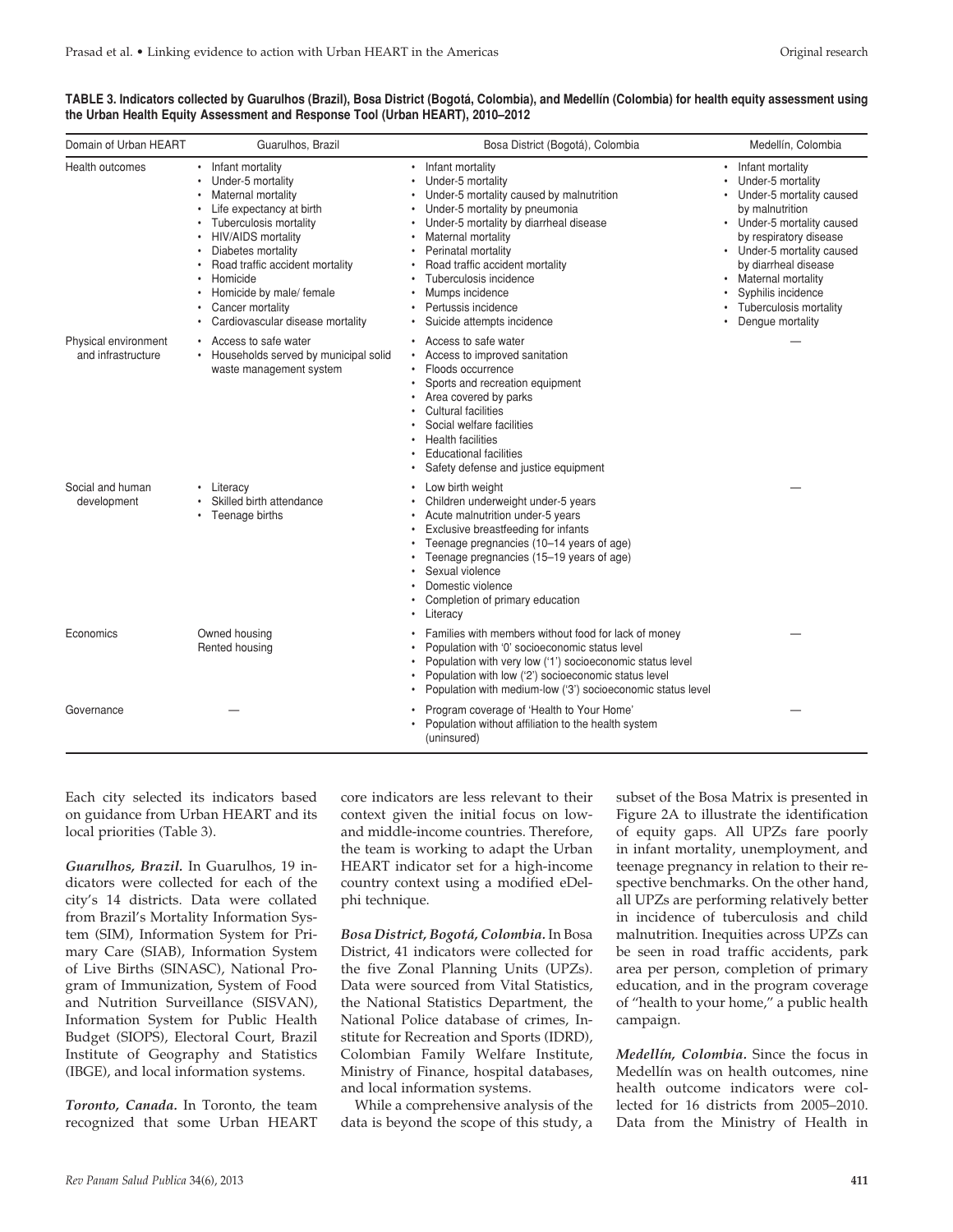**FIGURE 2A. Example of Urban Health Equity Matrix for Bosa District, Bogotá, Colombia: Inequities in health outcomes and the social determinants of health in Bosa District for 10 selected indicators across five Zonal Planning Units (UPZ), 2011**

|                                                       |                                                                |         | Zonal Planning Units (UPZ) of Bosa District |          |                   |                 |                   |  |
|-------------------------------------------------------|----------------------------------------------------------------|---------|---------------------------------------------|----------|-------------------|-----------------|-------------------|--|
|                                                       | Worse than baseline Between baseline and goal<br>Achieved goal |         |                                             |          |                   |                 | <b>Benchmarks</b> |  |
| Selected indicators from Bosa District's Matrix       | Apogeo                                                         | Central | Occidental                                  | Porvenir | <b>Tintal Sur</b> | <b>Baseline</b> | Goal              |  |
| Infant mortality rate per 1 000 live births           | 36.7                                                           | 17.6    | 13.2                                        | 13.8     | 27.9              | 10.8            | 9.9               |  |
| Incidence of tuberculosis per 100 000 population      | 2.7                                                            | 6.6     | 7.5                                         | 6.3      | 7.4               | 14.3            | 10.0              |  |
| Road traffic accidents per 100 000 population         | 13.7                                                           | 5.7     | 5.8                                         | 0.0      | 3.7               | 7.2             | 4.4               |  |
| Percent of neighborhoods with sewerage coverage       | 100.0                                                          | 99.2    | 99.3                                        | 97.0     | 90.0              | < 99.1          | > 99.1            |  |
| Park area (m <sup>2</sup> ) per person                | 4.1                                                            | 2.1     | 0.7                                         | 1.0      | 3.7               | 2.0             | 4.9               |  |
| Completion of primary education (%)                   | 61.7                                                           | 58.7    | 60.5                                        | 60.1     | 55.9              | 60.0            | 84.0              |  |
| Prevalence of teenage (15-19 years) pregnancy (%)     | 28.2                                                           | 40.0    | 33.0                                        | 40.0     | 58.0              | 21.7            | 17.9              |  |
| Percent of under-5 years who are underweight          | 1.5                                                            | 3.7     | 1.6                                         | 1.3      | 0.1               | 7.5             | 3.4               |  |
| Unemployment rate (%) among population of working age | 39.6                                                           | 35.5    | 40.4                                        | 39.3     | 27.6              | 30.0            | 25.0              |  |
| Program coverage (%) of "Health to Your Home"         | 23.4                                                           | 51.4    | 36.4                                        | 30.7     | 14.0              | 23.0            | 40.0              |  |

*Source:* Hospital Pablo VI Bosa Ese I Nivel. Análisis de Equidad en Salud (Urban HEART) Localidad Séptima de Bosa, 2012. Bogotá (Colombía): Alcaldía Mayor de Bogotá; 2012.



**FIGURE 2B. Example of Urban Health Equity Monitor from Medellín, Colombia: Tracking inequities in infant mortality rate per 1 000 live births across 16 districts in Medellín, Colombia, 2005–2010**

*Source:* Alcaldía de Medellín, Medellín Obra con Amor. Seguimiento a indicadores de salud, según instrumento Urban HEART, 2012. Medellín (Colombia): Alcaldía de Medellín; 2012.

Medellín were used. The Monitor for infant mortality rate in Medellín is shown in Figure 2B as an example of their assessment. The rate ratio for infant mortality between the worst-off and best-off districts was 3.2 in 2005 and 4.8 in 2010. Although at the city level, the MDG for infant mortality rate was

achieved in  $2010<sup>9</sup>$  there are four districts that have not yet reached this goal. This analysis has enabled city officials in Medellín to adopt a focused approach

<sup>9</sup> The MDG 2015 for infant mortality rate in Colombia is 10 per 1 000 live births based on a two-thirds reduction in mortality since 1990.

for achieving the MDGs and reducing health inequities.

#### **Prioritization of equity issues**

*Guarulhos, Brazil.* In Guarulhos, based on a participatory diagnosis of the data, three districts—Cabuçu, Lavras, and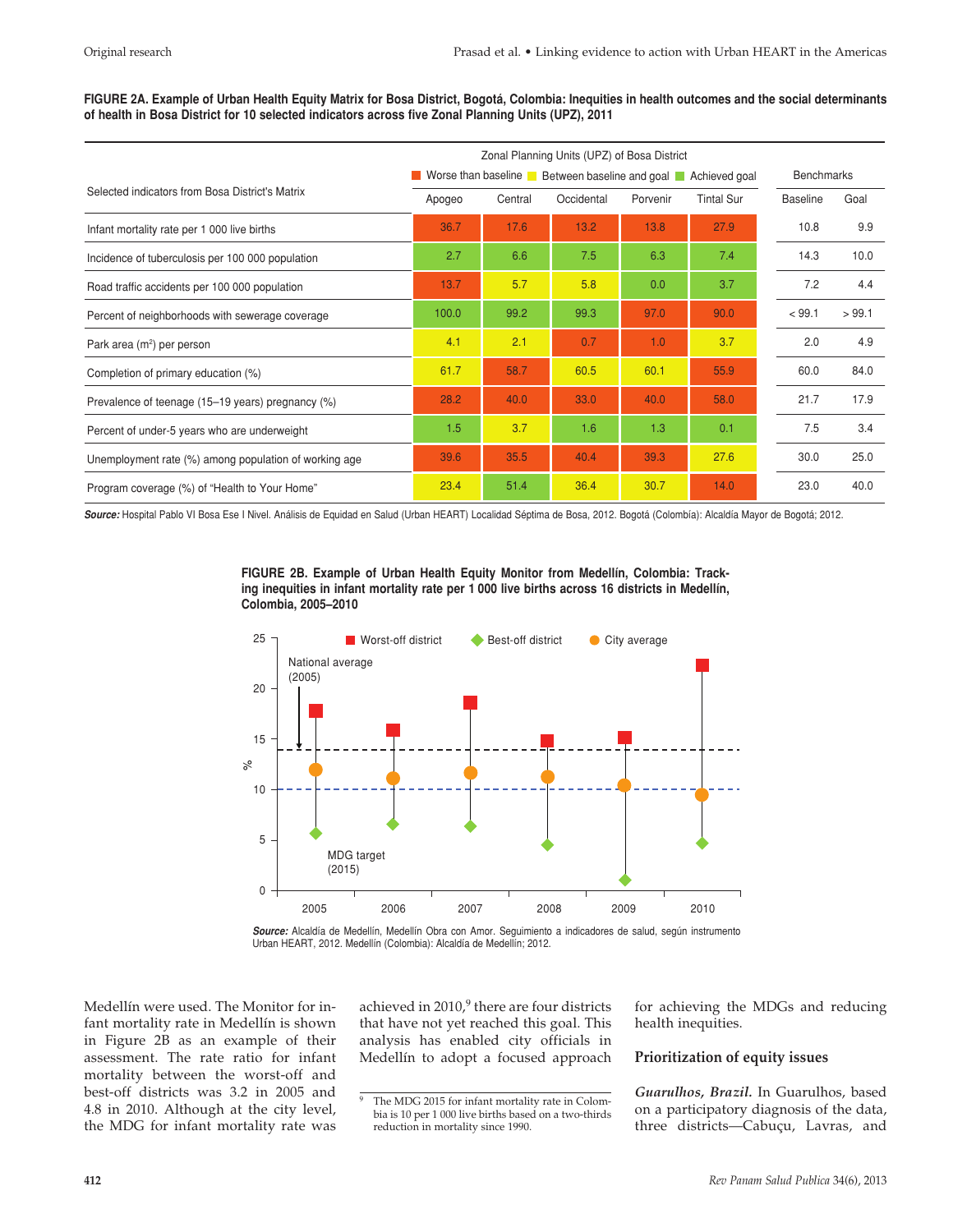Vila Galvão—were selected for intervention. Community members from each district, together with the local government, developed interventions focused on (a) generation of income and (b) youth development.

*Bosa District, Bogotá, Colombia.* In Bosa District, the Urban HEART team recommended improving existing programs on (a) overcoming segregation and discrimination, (b) land use around water sources, and (c) good governance. These programs include a wide array of activities including, but not limited to: guarantee of integral development in early childhood; the "Bogotá Program" which defends, protects, and promotes human rights; recovery programs for conservation of water resources; and the "Bogotá Humana" program which promotes public participation in governance.

*Medellín, Colombia.* In Medellín, the assessment results showed that some districts require additional efforts and planned strategies to promote more equitable growth in the city. Therefore, the Urban HEART team recommended that under existing strategies and programs, districts not meeting the MDGs, be prioritized.

## **Actions for sustainability**

Although Guarulhos chose to create new programs to tackle inequities in the city, Bosa District and Medellín decided to use the Urban HEART assessment to prioritize and strengthen existing initiatives. All cities developed a plan to monitor their progress on identified priorities.

In Guarulhos, it was agreed that Urban HEART would be used to develop annual action plans for the 14 health districts, and that the tool would be integrated with the planning of other departments of the city government. The experience of Bosa District has generated a demand to scale up Urban HEART to the entire city of Bogotá. In Medellín, Urban HEART and, in particular, the Urban Health Equity Matrix, will be used for conducting periodic health situation analyses in the city. Following the results of Urban HEART, an activity on "the improvement, strengthening, and dissemination of the Urban HEART methodology across the Colombian territory" was included in the technical cooperation agreement between

PAHO and the Ministry of Health of Colombia in 2013.

# **DISCUSSION**

The experiences of implementing Urban HEART in the Americas are synthesized within the framework of the four desirable characteristics of the tool.

## **Comprehensive and inclusive**

In all cities except Medellín, there was an attempt to conduct a comprehensive exercise considering not only health outcomes, but also SDH. In all three cases, the focal points were able to engage a variety of sectors. In Bosa District and Guarulhos, the political and institutional support from the mayors and city councils were a key facilitator; however, there were barriers in engaging non-health sectors. In Guarulhos, there was greater difficulty in engaging senior officials from non-health sectors throughout the process, even though the responses at the lower levels of the hierarchy were positive.

## **Ease of use**

The simple and clear presentation of inequities through the Matrix and Monitor were considered to be a key factor in making Urban HEART accessible and understandable to all stakeholders in the process. Technical support and capacity building of key officials on the application of the tool, too, supported a smoother implementation process.

The concepts of "urban health" and "health equity" were not adequately understood by all stakeholders. This acted as an initial barrier to getting partners engaged in Guarulhos. Some difficulties were also encountered in gathering SDH data in Guarulhos due to arduous data-sharing mechanisms with other sectors.

## **Evidence linked to actions**

The organization of indicators into the five domains provided a systematic method by which to identify, adapt, and analyze indicators for all cities. Conducting participatory diagnosis and focus group discussions further enhanced the prioritization process to consider indicators that are actionable. The mix of quantitative and qualitative analyses within

Urban HEART facilitates the process of linking evidence to actions.

Teams in Bosa District and Medellín faced difficulties in identifying appropriate benchmarks for each indicator. In Urban HEART, benchmarks for equity assessment are recommended to be either political, such as national or local targets, or technical, such as percentage improvement in an indicator, but more guidance could be provided.

## **Operationally feasible and sustainable**

Collecting quality disaggregated data is a major constraint in using Urban HEART in low- and middle-income countries, globally. However, this has been less of a constraint in the cities included in this study since they had access to public health observatories and routine data collection systems.

An important facilitator for the process in Colombia was a team that was convinced of the utility of the tool and was dedicated, full time, to its application. Sustainable use of the tool, however, is dependent on the political will and financial capacity of the local government.

In Guarulhos, a change in local government mid-way through the process of Urban HEART posed a challenge for its continuity. This was overcome through advocacy with the new mayor and municipal council on the utility of the tool, primarily by community groups engaged throughout the process. This experience highlighted the importance of engaging local communities to ensure sustainability of actions.

# **Study limitations**

There were two notable limitations of this study. First, the experiences of all cities that have used Urban HEART in the Americas were not captured for a more comprehensive analysis. Second, while the process of Urban HEART has been delineated, the impact on outcomes is yet to be determined.

## **Conclusions**

The experience of Guarulhos, Toronto, Bosa District (Bogotá), and Medellín have provided valuable insight into the viability and utility of Urban HEART as a tool to promote local action on health inequities through the lens of SDH in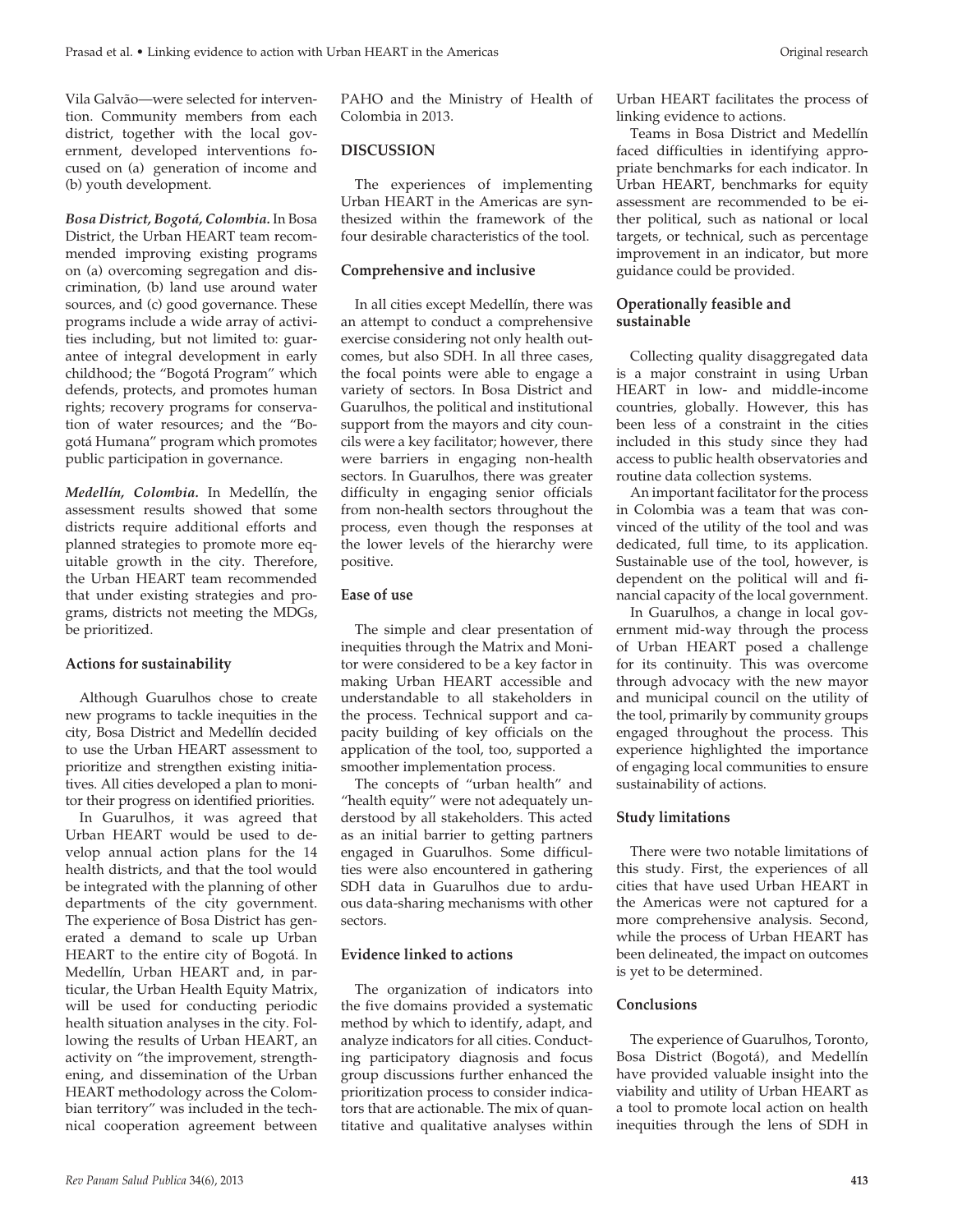the Region. As a next step, cities in the Americas could undertake independent evaluations of their Urban HEART processes and outcomes just as 15 cities have done to date.10

As indicated by the cities in this study, there are some challenges to using the tool in different contexts. First, the core indicators' focus on MDGs does not resonate with cities of high-income countries. CRICH intends to share its process and indicators selected for Toronto in order to provide a model for cities in high-income countries. Second, the health sector needs to be better supported in engaging other sectors and eliciting the mutual benefits of coordinated action on health inequities. Third, applying Urban HEART requires disaggregated data, which is either not readily available or not easily shared between sectors. Urban HEART would need to provide resources for cities to deal with these critical issues going forward.

Nonetheless, Urban HEART has provided local governments with access to a simple, systematic, and practical method with which to assess and respond to health inequity. It has also raised awareness of the link between health equity and SDH among a wide variety of stakeholders, including non-health sectors. A framework of indicators with the flexibility for local adaptation has enhanced the acceptance of this tool in the Region. Cities considered in this study have attempted to use the findings to inform existing initiatives or have integrated Urban HEART in cyclical planning processes. They have also managed to largely self-finance the process, which has led to greater local ownership of the tool. Given the positive experience with Urban HEART in the cities considered, efforts to scale up the use of the tool within the Americas should be pursued to support local and national stakeholders in their endeavors to reduce urban health inequities.

#### **Conflicts of interest.** None.

## **REFERENCES**

- 1. United Nations, Department of Economic and Social Affairs, Population Division. World Urbanization Prospects, the 2005 Revision. New York: UN; 2005.
- 2. United Nations, Department of Economic and Social Affairs, Population Division. World Urbanization Prospects, the 2011 Revision. New York: UN; 2012.
- 3. World Health Organization. The World Health Report 2008—Primary Health Care. Geneva: WHO; 2008
- 4. United Nations Human Settlements Program. State of the world's cities 2010/2011—cities for all: bridging the urban divide. London: Earthscan; 2010.
- 5. United Nations Human Settlements Program. State of the world's cities 2006/2007. London: Earthscan; 2006.
- 6. World Health Organization, WHO Centre for Health Development, United Nations Human Settlements Program. Hidden cities: unmasking and overcoming health inequities in urban settings. Geneva; WHO; 2010.
- 7. Toroyan T, Peden M, eds. Youth and road safety. Geneva: World Health Organization; 2007.
- 8. World Health Organization. Gender inequalities and HIV. Geneva: WHO; 2009.
- 9. Zheng Z, Lian P. Health vulnerability among temporary migrants in urban China. Beijing: Chinese Academy of Social Sciences; 2005.
- 10. Higgins JPT and Green S, editors. Cochrane Handbook for Systematic Reviews of Interventions Version 5.1.0 [updated March 2011]. Oxford: The Cochrane Collaboration; 2011.
- 11. Marmot M, Friel S, Bell R, Houweling TA, Taylor S. Closing the gap in a generation: health equity through action on the social determinants of health. Lancet. 2008; 372: 1661–9.
- 12. World Health Organization. Closing the gap in a generation: health equity through action on the social determinants of health. Final report of the Commission on Social Determinants of Health. Geneva: WHO; 2008.
- 13. Knowledge Network on Urban Settings. Report to the WHO Commission on Social Determinants of Health from the Knowledge Network on Urban Settings. Our cities, our health, our future: Acting on social determinants of health equity in urban settings. Kobe: WHO Centre for Health Development; 2008.
- 14. World Health Organization. Urban Health Equity Assessment and Response Tool (Urban HEART). Kobe: WHO Centre for Health Development; 2010.
- 15. Centre for Research on Inner City Health and World Health Organization. Urban HEART @ Toronto. Toronto: Centre for Research on Inner City Health; 2012.
- 16. National Association of Country and City Health Officials. Big cities health inventory 2007: the health of urban USA. Washington, DC: NACCHO; 2007.
- 17. Global Equity Gauge Alliance. The equity gauge: concepts, principles, and guidelines. Durban: Global Equity Gauge Alliance (GEGA) and Health Systems Trust; 2003.
- 18. Manchester Urban Collaboration on Health. European Urban Health Indicator System (Euro URHIS 2). Available from: www.urhis. eu Accessed on 1 April 2013.
- 19. London Health Observatory. Health inequalities intervention toolkit. Available from: www.lho.org.uk/LHO\_Topics/Analytic\_ Tools/HealthInequalitiesInterventionToolkit. aspx Accessed on 1 April 2013.
- 20. European Commission. Urban audit. Available from: www.urbanaudit.org Accessed on 1 April 2013.
- 21. United Nations Human Settlements Program. Urban Info. Available from: www.devinfo. info/urbaninfo/ Accessed on 1 April 2013.
- 22. World Health Organization. Urban Health Equity Assessment and Response Tool (Urban HEART) user manual. Kobe: WHO Centre for Health Development; 2010.
- 23. Guarulhos Municipality. Guarulhos Urban HEART Report. Guarulhos (Brazil): Guarulhos Municipality; 2009.
- 24. Westphal MF. Unmasking social inequities in health. In: proceedings of the Global Forum on Healthy Urbanization, 17–19 November 2010. Kobe (Japan): World Health Organization; 2010.
- 25. Hospital Pablo VI Bosa Ese I Nivel. Análisis de Equidad en Salud (Urban HEART) Localidad Séptima de Bosa , 2012. Bogotá (Colombia): Alcaldía Mayor de Bogotá; 2012.
- 26. Alcaldía de Medellín, Medellín Obra con Amor. Seguimiento a indicadores de salud, según instrumento Urban HEART, 2012. Medellín (Colombia): Alcaldía de Medellín; 2012.
- 27. Harvard University Graduate School of Design. Assessment of participatory budgeting in Brazil. Washington D.C.: Inter-American Development Bank; 2005.

Manuscript received on 1 April 2013. Revised version accepted for publication on 25 September 2013.

<sup>&</sup>lt;sup>10</sup> The 15 cities with evaluations of Urban HEART are: West Jakarta, North Jakarta, and Denpasar (Indonesia); Tehran (Iran); Nakuru (Kenya); Ulaanbaatar (Mongolia); Davao, Naga, Olongapo, Paranaque, Tacloban, Taguig, and Zamboanga (Philippines); Colombo (Sri Lanka); and Ho Chi Minh City (Viet Nam).